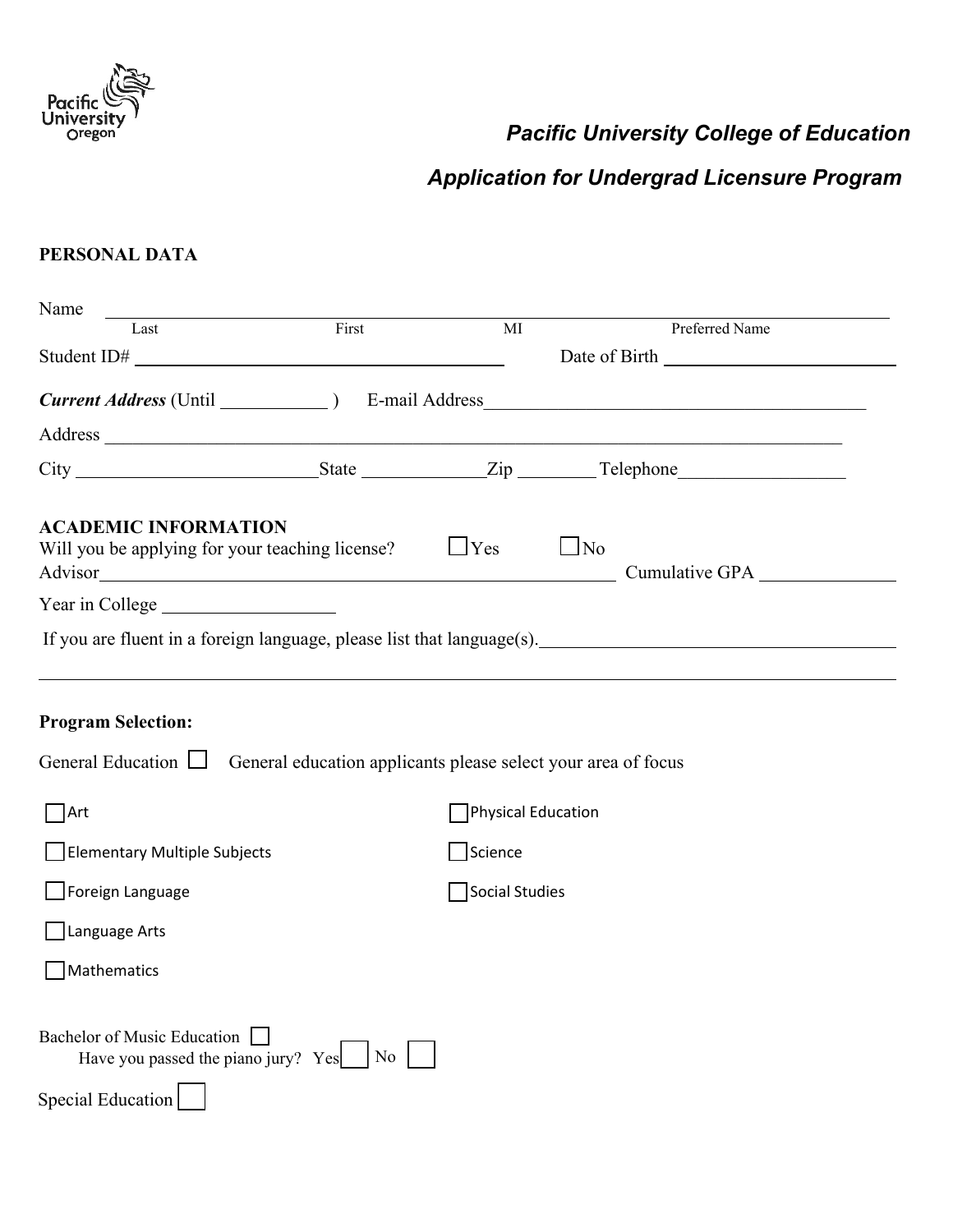Please list all schools attended (even if only for one course) since the completion of high school.

| <b>Name of College or</b><br><b>University</b> | Location<br><b>City/State</b> | <b>Attendance</b><br>To:<br>From: | Degree/Major | <b>Date Conferred</b> |
|------------------------------------------------|-------------------------------|-----------------------------------|--------------|-----------------------|
|                                                |                               |                                   |              |                       |
|                                                |                               |                                   |              |                       |
|                                                |                               |                                   |              |                       |

### **RECOMMENDATION FORMS**

Please list the names of persons to whom you have submitted recommendation forms.

| Name                                 | Email | Occupation |
|--------------------------------------|-------|------------|
|                                      |       |            |
| Name                                 | Email | Occupation |
| Who or what influenced you to apply? |       |            |